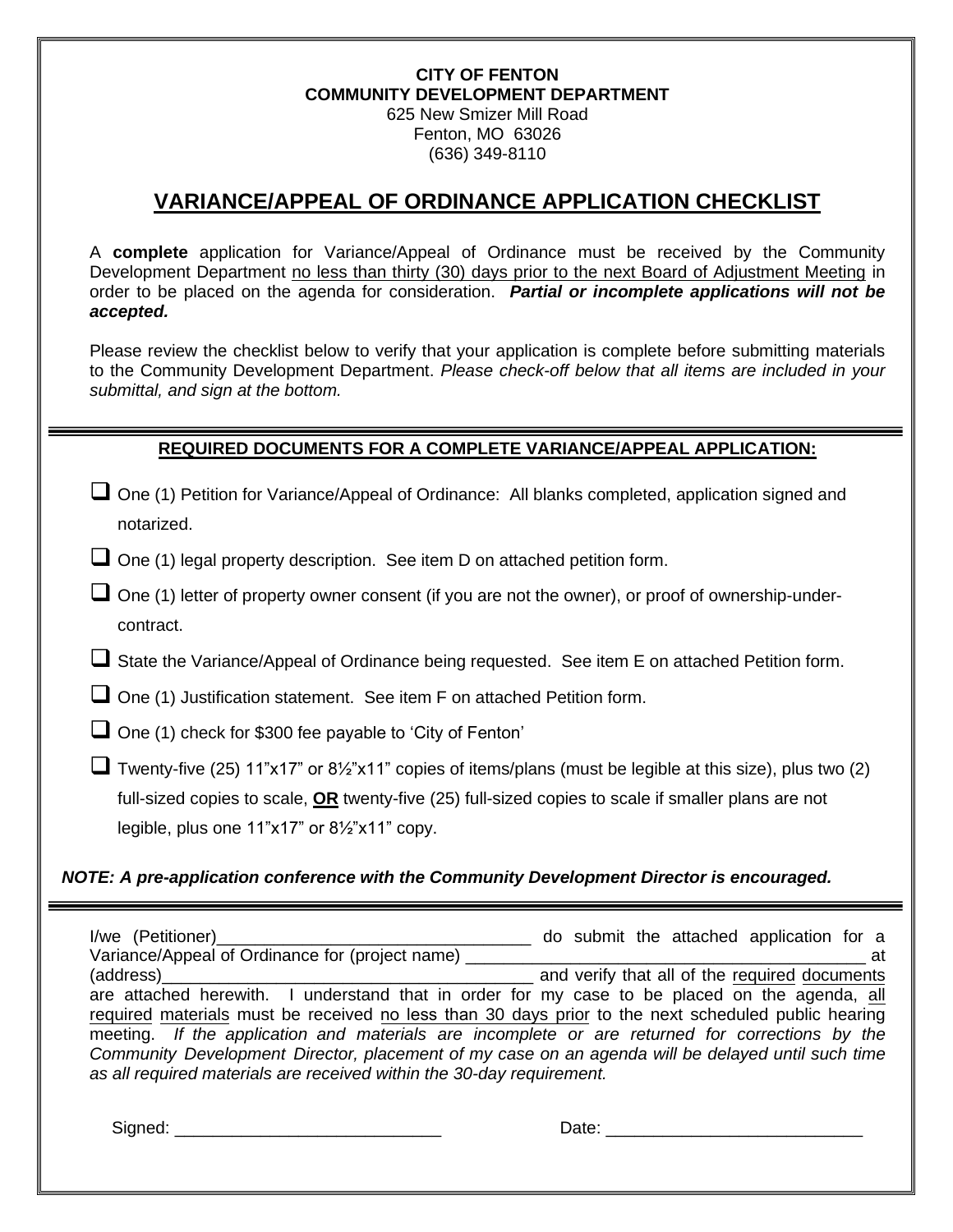## **City of Fenton Community Development Department** 625 New Smizer Mill Road Fenton, MO 63026 (636) 349-8110

## **PETITION FOR VARIANCE/APPEAL OF ORDINANCE**

**DATE: \_\_\_\_\_\_\_\_\_\_\_\_\_\_\_\_\_\_\_\_\_\_\_\_\_\_\_\_ PETITION NO.: \_\_\_\_\_\_\_\_\_\_\_\_\_\_\_**

**DATE PAID: \_\_\_\_\_\_\_\_\_\_\_\_\_\_\_\_\_\_\_\_\_\_\_\_ FEE: \_\_\_\_\_\_\_\_\_\_\_\_\_\_\_\_\_\_\_\_\_\_\_**

### **TO THE BOARD OF ADJUSTMENT OF THE CITY OF FENTON**

Now comes \_\_\_\_\_\_\_\_\_\_\_\_\_\_\_\_\_\_\_\_\_\_\_\_\_\_\_\_\_ and state(s) to the Board of Adjustment that he/she/they have the legal interest in property in the City of Fenton, St. Louis County, State of Missouri, which would be affected by the variance/appeal of ordinance requested by this petition.

The following information is required to complete this application:

A. Address of property:\_\_\_\_\_\_\_\_\_\_\_\_\_\_\_\_\_\_\_\_\_\_\_\_\_\_\_\_\_\_\_\_\_\_\_\_\_\_\_\_\_\_\_\_\_\_\_\_\_\_\_\_\_\_\_\_

\_\_\_\_\_\_\_\_\_\_\_\_\_\_\_\_\_\_\_\_\_\_\_\_\_\_\_\_\_\_\_\_\_\_\_\_\_\_\_\_\_\_\_\_\_\_\_\_\_\_\_\_\_\_\_\_\_\_\_\_\_\_\_\_\_\_\_\_\_\_\_\_ *(separate letter may be attached)*

B. Describe your legal interest in the property or state the name of the person or firm you are representing: entitled the state of the state of the state of the state of the state of the state of the state o

\_\_\_\_\_\_\_\_\_\_\_\_\_\_\_\_\_\_\_\_\_\_\_\_\_\_\_\_\_\_\_\_\_\_\_\_\_\_\_\_\_\_\_\_\_\_\_\_\_\_\_\_\_\_\_\_\_\_\_\_\_\_\_\_\_\_\_\_\_\_\_\_\_\_\_\_\_\_\_ \_\_\_\_\_\_\_\_\_\_\_\_\_\_\_\_\_\_\_\_\_\_\_\_\_\_\_\_\_\_\_\_\_\_\_\_\_\_\_\_\_\_\_\_\_\_\_\_\_\_\_\_\_\_\_\_\_\_\_\_\_\_\_\_\_\_\_\_\_\_\_\_\_\_\_\_\_\_\_

\_\_\_\_\_\_\_\_\_\_\_\_\_\_\_\_\_\_\_\_\_\_\_\_\_\_\_\_\_\_\_\_\_\_\_\_\_\_\_\_\_\_\_\_\_\_\_\_\_\_\_\_\_\_\_\_\_\_\_\_\_\_\_\_\_\_\_\_\_\_\_\_ \_\_\_\_\_\_\_\_\_\_\_\_\_\_\_\_\_\_\_\_\_\_\_\_\_\_\_\_\_\_\_\_\_\_\_\_\_\_\_\_\_\_\_\_\_\_\_\_\_\_\_\_\_\_\_\_\_\_\_\_\_\_\_\_\_\_\_\_\_\_\_\_

- C. Property Owner Name: (*if Petitioner is not the owner, a letter of legal consent from the property owner is required)*
- D. Legal description of property; attach if necessary: \_\_\_\_\_\_\_\_\_\_\_\_\_\_\_\_\_\_\_\_\_\_\_\_\_\_
- E. State Variance/Appeal of Ordinance Requested:  $\blacksquare$

F. Applicant's "Justification Statement": Identify the hardship that validates why a variance/appeal of ordinance is need and applicant's opinion as to the affect of use on surrounding properties. (*May be attached as separate document).*

*\_\_\_\_\_\_\_\_\_\_\_\_\_\_\_\_\_\_\_\_\_\_\_\_\_\_\_\_\_\_\_\_\_\_\_\_\_\_\_\_\_\_\_\_\_\_\_\_\_\_\_\_\_\_\_\_\_\_\_\_\_\_\_\_\_\_\_\_\_\_\_\_ \_\_\_\_\_\_\_\_\_\_\_\_\_\_\_\_\_\_\_\_\_\_\_\_\_\_\_\_\_\_\_\_\_\_\_\_\_\_\_\_\_\_\_\_\_\_\_\_\_\_\_\_\_\_\_\_\_\_\_\_\_\_\_\_\_\_\_\_\_\_\_\_ \_\_\_\_\_\_\_\_\_\_\_\_\_\_\_\_\_\_\_\_\_\_\_\_\_\_\_\_\_\_\_\_\_\_\_\_\_\_\_\_\_\_\_\_\_\_\_\_\_\_\_\_\_\_\_\_\_\_\_\_\_\_\_\_\_\_\_\_\_\_\_\_ \_\_\_\_\_\_\_\_\_\_\_\_\_\_\_\_\_\_\_\_\_\_\_\_\_\_\_\_\_\_\_\_\_\_\_\_\_\_\_\_\_\_\_\_\_\_\_\_\_\_\_\_\_\_\_\_\_\_\_\_\_\_\_\_\_\_\_\_\_\_\_\_*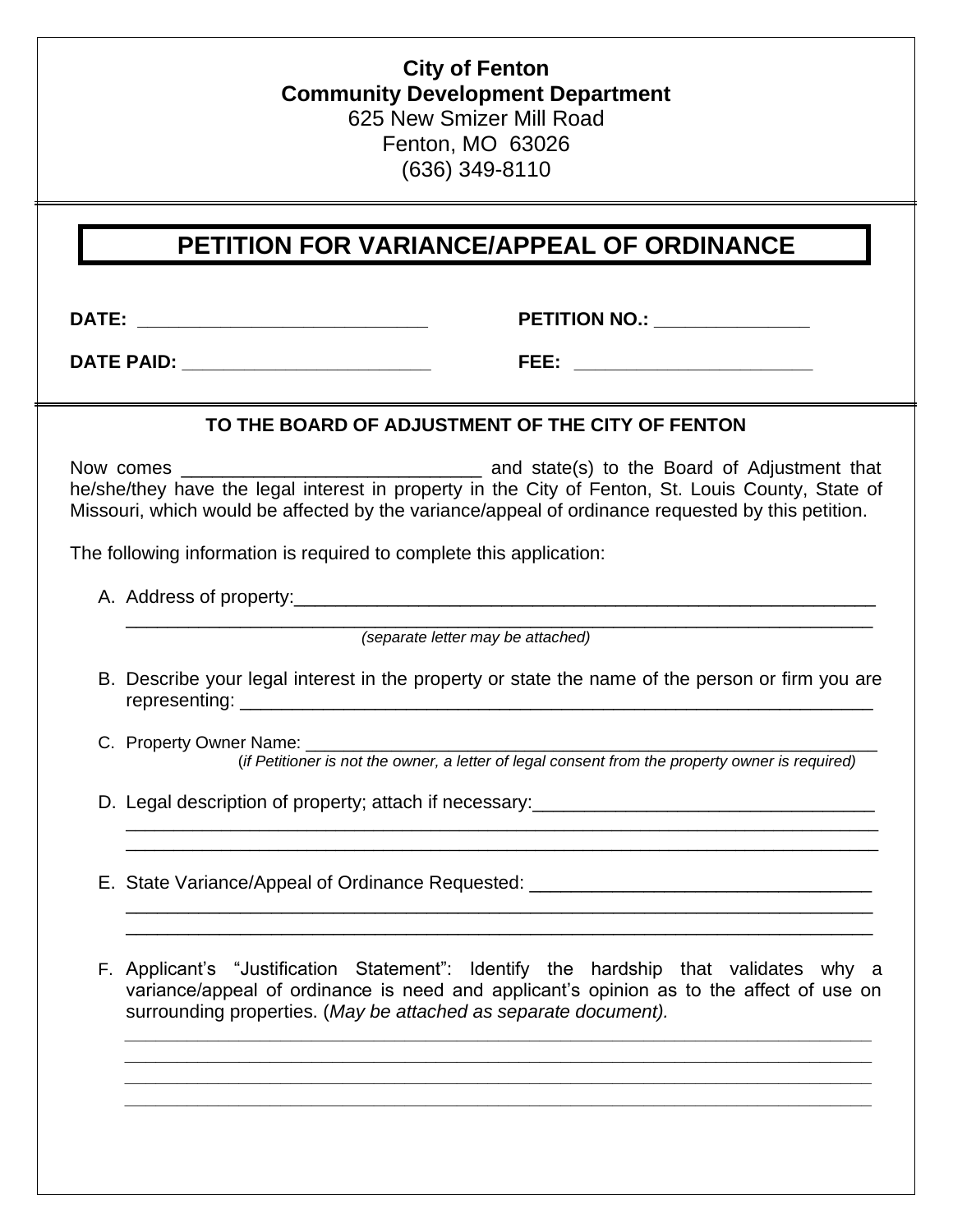| PETITION FOR VARIANCE/APPEAL OF ORDINANCE | Page 2 |
|-------------------------------------------|--------|
|-------------------------------------------|--------|

 $\ddot{\phantom{a}}$ 

| G. The petitioner(s) further state(s) that the property described is:                                                                                                                                                                                                                                                                                                                     |                          |  |
|-------------------------------------------------------------------------------------------------------------------------------------------------------------------------------------------------------------------------------------------------------------------------------------------------------------------------------------------------------------------------------------------|--------------------------|--|
|                                                                                                                                                                                                                                                                                                                                                                                           |                          |  |
|                                                                                                                                                                                                                                                                                                                                                                                           |                          |  |
| H. Returned signed and notarized application, fee, and twenty-five (25) 11"x17" or 81/2"x11" sets                                                                                                                                                                                                                                                                                         |                          |  |
| and two (2) full-sized sets to scale of any plans to the Community Development Department.<br>Please submit twenty-five (25) full-sized sets to scale of all items/plans plus one 11"X17" or<br>8½"x11" copy if smaller plans are not legible.                                                                                                                                            |                          |  |
| I (we) hereby certify that I (we) have a legal interest in the described property, or I (we) am (are)<br>the duly appointed representative(s) of the petitioner and that all information given herein is true<br>and a statement of fact. As owner(s) or petitioner(s), I (we) will comply with all requirements and<br>conditions set forth by the City of Fenton's Board of Adjustment. |                          |  |
| (Print Name)                                                                                                                                                                                                                                                                                                                                                                              | (Petitioner's Signature) |  |
|                                                                                                                                                                                                                                                                                                                                                                                           |                          |  |
|                                                                                                                                                                                                                                                                                                                                                                                           |                          |  |
| Subscribed and sworn to before me this ______ day of _________________________, 20___                                                                                                                                                                                                                                                                                                     |                          |  |
| <b>SEAL:</b>                                                                                                                                                                                                                                                                                                                                                                              |                          |  |
|                                                                                                                                                                                                                                                                                                                                                                                           |                          |  |
|                                                                                                                                                                                                                                                                                                                                                                                           |                          |  |
|                                                                                                                                                                                                                                                                                                                                                                                           | (Notary Public)          |  |
| My commission expires: _______________________, 20___                                                                                                                                                                                                                                                                                                                                     |                          |  |
|                                                                                                                                                                                                                                                                                                                                                                                           |                          |  |
|                                                                                                                                                                                                                                                                                                                                                                                           |                          |  |
| Applications, all attachments, and fee must be received by the Community<br><b>REMINDER:</b><br>Development Department at least thirty (30) days prior to the next Board of Adjustment<br>Meeting in order to be placed on the agenda for consideration.                                                                                                                                  |                          |  |
|                                                                                                                                                                                                                                                                                                                                                                                           |                          |  |